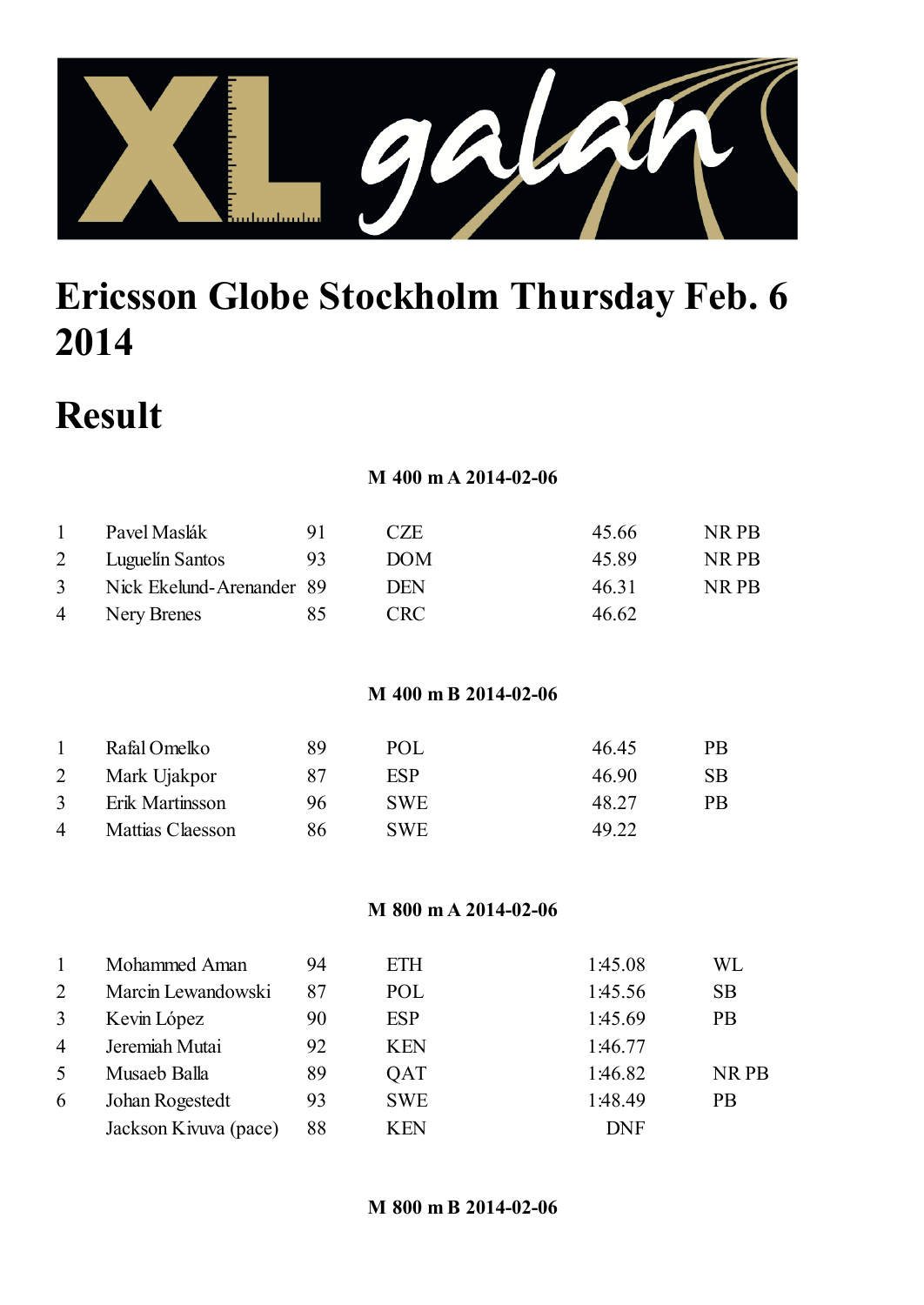|                | Mark English              | 93 | IRL        | 1:47.69    |           |
|----------------|---------------------------|----|------------|------------|-----------|
| 2              | Samir Jamaa               | 90 | <b>MAR</b> | 1:47.80    | <b>PB</b> |
| 3              | Mohamed Al Azemi          | 82 | <b>KUW</b> | 1:48.04    | <b>SB</b> |
| $\overline{4}$ | Paul Renaudie             | 90 | <b>FRA</b> | 1:48.36    | <b>PB</b> |
| 5              | Jamal Hairane             | 93 | QAT        | 1:49.65    | <b>PB</b> |
| 6              | <b>Rickard Gunnarsson</b> | 91 | <b>SWE</b> | 1:49.78    | <b>PB</b> |
|                | Mounir Akbache (pace)     | 86 | <b>FRA</b> | <b>DNF</b> |           |

### M 1500 m 2014-02-06

| $\mathbf{1}$ | Mohamed Moustaoui      | 85 | <b>MAR</b> | 3:35.0m    | WL        |
|--------------|------------------------|----|------------|------------|-----------|
| 2            | Ayanleh Souleiman      | 92 | DJI        | 3:35.2m    | NR PB     |
| 3            | <b>Bethwel Birgen</b>  | 88 | <b>KEN</b> | 3:35.3m    | <b>SB</b> |
| 4            | Aman Wote              | 84 | ETH        | 3:36.4m    | <b>SB</b> |
| 5            | Caleb Ndiku            | 92 | <b>KEN</b> | 3:36.8m    |           |
| 6            | Fouad El Kaam          | 88 | <b>MAR</b> | 3:37.3m    | <b>PB</b> |
| 7            | Johan Cronje           | 82 | <b>RSA</b> | 3:38.5m    |           |
| 8            | Silas Kiplagat         | 89 | <b>KEN</b> | 3:38.7m    |           |
| 9            | Nixon Chepseba         | 90 | <b>KEN</b> | 3:39.7m    |           |
| 10           | Collins Cheboi         | 87 | <b>KEN</b> | 3:40.5m    |           |
| 11           | Tesfaye Cheru          | 93 | <b>ETH</b> | 3:44.6m    |           |
|              | Cornelius Ndiwa (pace) | 88 | <b>KEN</b> | <b>DNF</b> |           |
|              | Bram Som (pace)        | 80 | <b>NED</b> | <b>DNF</b> |           |

### M 3000 m 2014-02-06

| 1              | <b>Youssouf Hiss Bachir</b> | 87 | DJI        | 7:52.75    |           |
|----------------|-----------------------------|----|------------|------------|-----------|
| 2              | Lukasz Parszczynski         | 85 | POL        | 7:59.09    |           |
| 3              | Adil Boaufif                | 66 | <b>SWE</b> | 8:14.28    |           |
| $\overline{4}$ | <b>Anders Grahl</b>         | 87 | <b>SWE</b> | 8:32.67    | <b>PB</b> |
| 5              | Fredrik Uhrbom              | 83 | <b>SWE</b> | 8:33.45    |           |
| 6              | Ebba Tulu Chala             | 96 | <b>SWE</b> | 8:35.52    | <b>PB</b> |
| 7              | Haben Idris                 | 87 | <b>SWE</b> | 8:36.84    |           |
| 8              | Patrik Sällstedt            | 81 | <b>SWE</b> | 8:36.90    | <b>PB</b> |
| 9              | Erik Norrbom                | 93 | <b>SWE</b> | 8:50.62    |           |
| 10             | Ali Pirgholizadeh           | 94 | <b>SWE</b> | 8:58.19    | <b>PB</b> |
| 11             | Alberto Ramos               | 84 | <b>SWE</b> | 9:19.08    | <b>PB</b> |
|                | Vincent Rono (pace)         | 90 | <b>KEN</b> | <b>DNF</b> |           |
|                | Gustaf Lidfeldt (pace)      | 95 | <b>SWE</b> | <b>DNF</b> |           |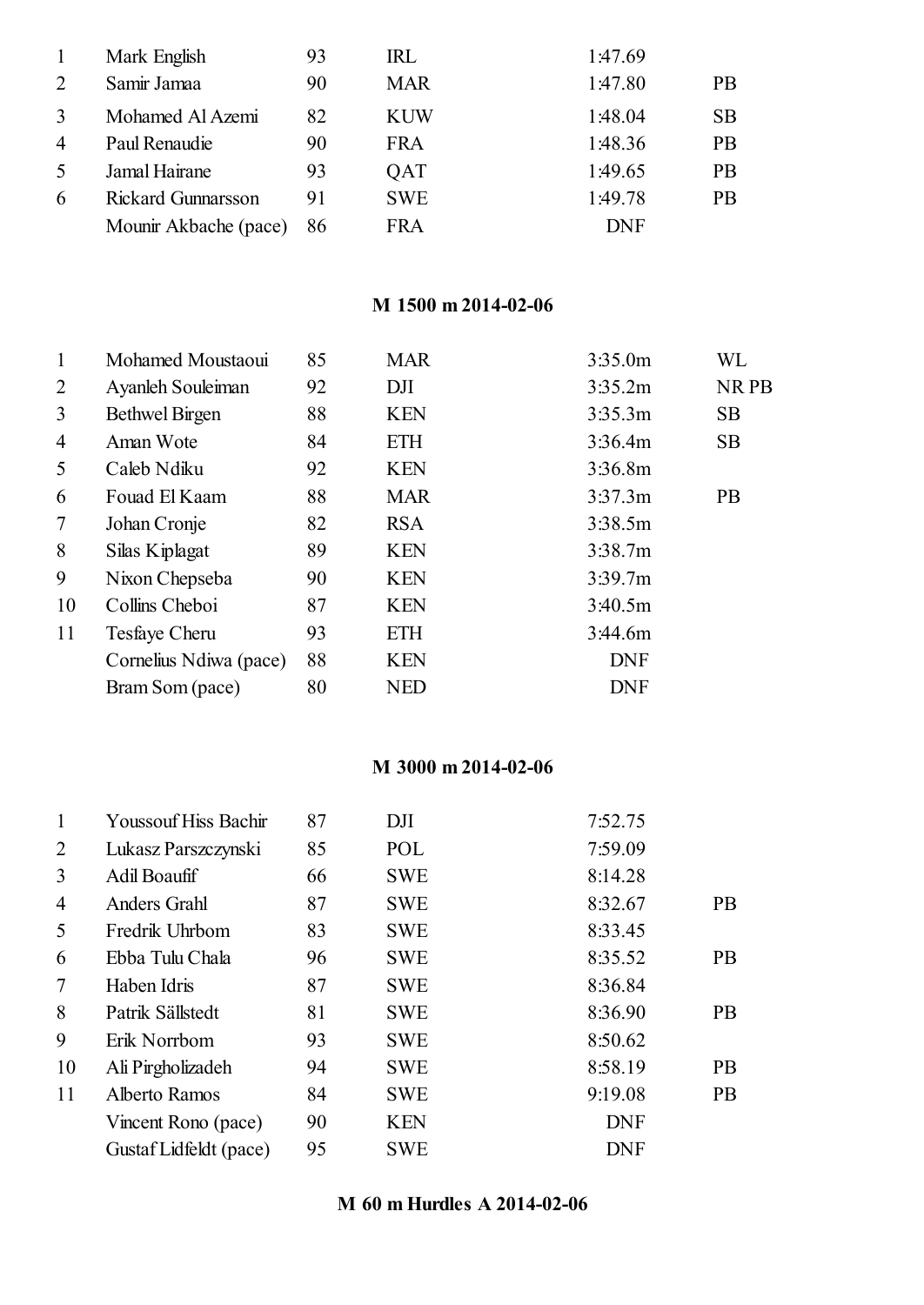|                | Dayron Robles              | 86 | CUB        | 7.62 |
|----------------|----------------------------|----|------------|------|
| 2              | <b>Jeff Porter</b>         | 85 | <b>USA</b> | 7.66 |
| 3              | Pascal Martinot-Lagarde 91 |    | <b>FRA</b> | 7.76 |
| $\overline{4}$ | Xie Wenjun                 | 90 | <b>CHN</b> | 7.79 |
| $\overline{5}$ | Kevin Craddock             | 87 | USA        | 7.81 |
| 6              | Philip Nossmy              | 82 | <b>SWE</b> | 7.93 |

#### M 60 m Hurdles B 2014-02-06

|                | Martin Mazác       | 90 | CZE        | 7.80 |           |
|----------------|--------------------|----|------------|------|-----------|
| 2              | Mikel Thomas       | 87 | TRI        | 7.86 |           |
| $\mathfrak{Z}$ | Amir Shaker        | 89 | <b>IRQ</b> | 7.95 | <b>SB</b> |
| $\overline{4}$ | Alexander Brorsson | 90 | <b>SWE</b> | 8.09 |           |
| 5 <sup>5</sup> | Marvin Tay         | 90 | <b>SWE</b> | 8.50 |           |

#### M Pole Vault

|                | Alhaji Jeng      | 81 | <b>SWE</b> | 5.55 |           |
|----------------|------------------|----|------------|------|-----------|
| 2              | Carl Sténson     | 93 | <b>SWE</b> | 5.25 | <b>PB</b> |
| 3              | Rasmus Carlsson  | 88 | <b>SWE</b> | 5.15 | <b>PB</b> |
| $\overline{4}$ | Erik Torstensson | 89 | <b>SWE</b> | 5.05 | <b>SB</b> |
| 5              | Per Drageryd     | 91 | <b>SWE</b> | 4.90 |           |
| 6              | Simon Assarsson  | 91 | <b>SWE</b> | 4.90 |           |

#### 4.70 4.90 5.05 5.15 5.25 5.35 5.45 5.55 5.65

| Alhaji Jeng      |            |          |            |                |                | $\Omega$ | $\sim 100$ m $^{-1}$ | XXX. |
|------------------|------------|----------|------------|----------------|----------------|----------|----------------------|------|
| Per Drageryd     | $\Omega$   | $\Omega$ | <b>XXX</b> |                |                |          |                      |      |
| Carl Sténson     |            | $\sim$   | XO.        | X <sub>O</sub> | X <sub>0</sub> | XXX      |                      |      |
| Rasmus Carlsson  | $\sim 100$ | $\Omega$ | XXO XO     |                | <b>XXX</b>     |          |                      |      |
| Erik Torstensson | $\sim$     | XO.      | XXO        | $\sim$         | <b>XXX</b>     |          |                      |      |
| Simon Assarsson  | XO.        | $\Omega$ | XXX        |                |                |          |                      |      |

## M Long Jump

|                | Ngoni Makusha     | 87 | ZIM        | 8.18  | <b>SB</b> |
|----------------|-------------------|----|------------|-------|-----------|
|                | Michel Tornéus    | 86 | <b>SWE</b> | 8.14  |           |
|                | 3 Irving Saladino | 83 | PAN        | -8.11 | <b>SB</b> |
| $\overline{4}$ | Li Jinzhe         | 89 | <b>CHN</b> | 8.03  |           |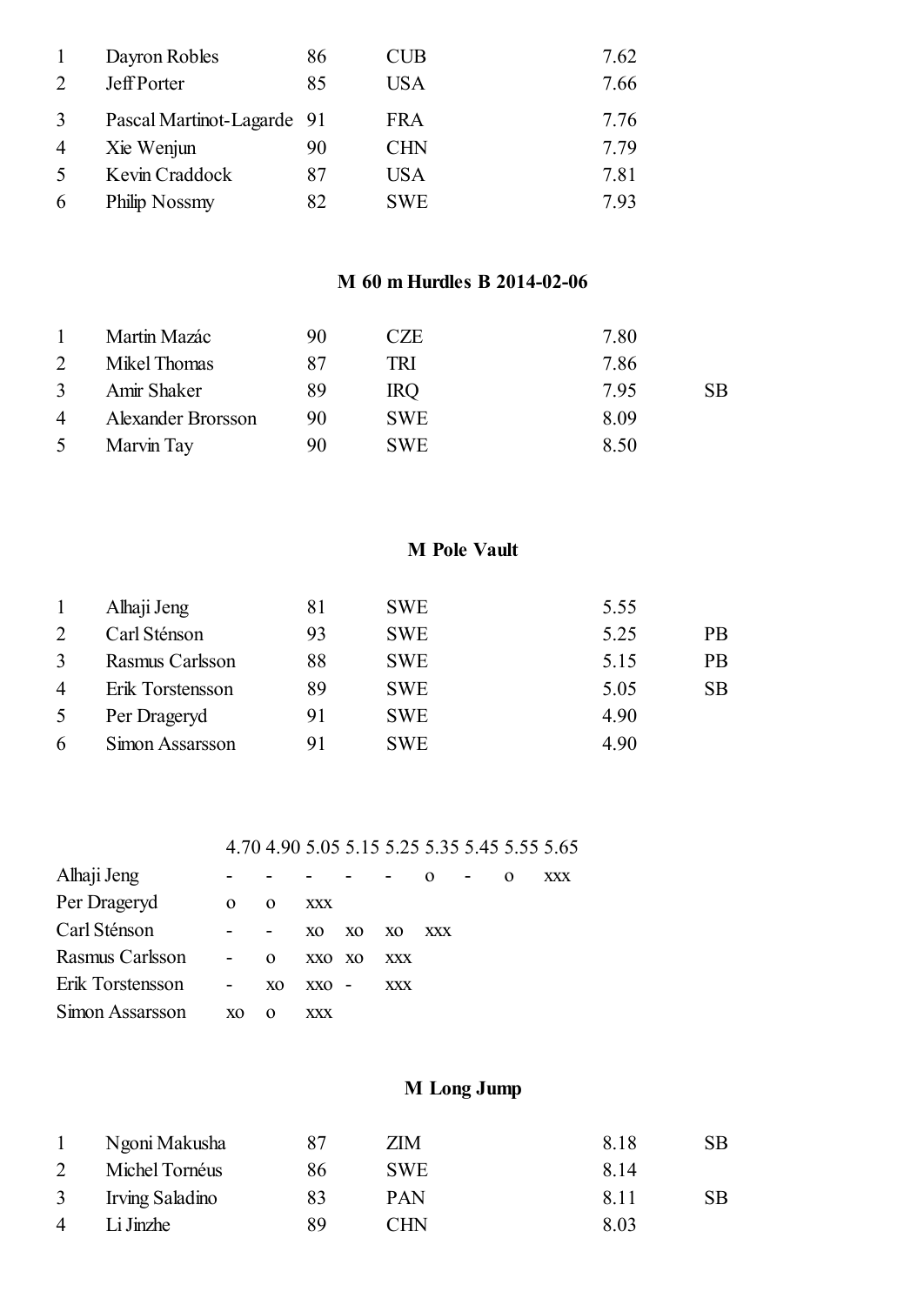| 5              | Christian Reif         | 84   | <b>GER</b>           |      |      | 8.02       | <b>SB</b> |
|----------------|------------------------|------|----------------------|------|------|------------|-----------|
| 6              | Ignious Gaishah        | 83   | <b>NED</b>           |      |      | 7.90       |           |
| 7              | Chris Tomlinson        | 81   | <b>GBR</b>           |      |      | 7.72       |           |
| 8              | Zarck Visser           | 89   | <b>RSA</b>           |      |      | 7.49       |           |
|                | <b>Irving Saladino</b> | 7.91 | 8.11                 | X    |      |            |           |
|                | Chris Tomlinson        | X    | X                    | X    | 7.72 | X          | 7.43      |
|                | Ignious Gaishah        | 7.68 | X                    | X    | 7.86 | 7.90       | 7.88      |
|                | Li Jinzhe              | 7.58 | X                    | 8.01 | 7.73 | 8.01       | 8.03      |
|                | Zarck Visser           | 7.49 | 7.43                 | 7.44 | X    | X          |           |
|                | Christian Reif         | 7.70 | X                    | X    | 7.99 | 8.02       | 7.88      |
|                | Ngoni Makusha          | 8.18 |                      |      |      |            |           |
|                | Michel Tornéus         | 7.90 | 8.07                 | X    | X    | 7.98       | 8.14      |
|                |                        |      | W 60 m A 2014-02-06  |      |      |            |           |
| $\mathbf{1}$   | Verena Sailer          | 85   | <b>GER</b>           |      |      | 7.22       |           |
| $\overline{2}$ | Lekeisha Lawson        | 87   | <b>USA</b>           |      |      | 7.25       |           |
| 3              | Ezinne Okparaebo       | 88   | <b>NOR</b>           |      |      | 7.28       |           |
| 4              | Aleen Bailey           | 80   | <b>JAM</b>           |      |      | 7.31       | <b>SB</b> |
| 5              | Carina Horn            | 89   | <b>RSA</b>           |      |      | 7.35       |           |
| 6              | Irene Ekelund          | 97   | <b>SWE</b>           |      |      | 7.47       |           |
|                |                        |      | W 60 m B 2014-02-06  |      |      |            |           |
| $\mathbf{1}$   | Lina Grincikaité       | 87   | <b>LTU</b>           |      |      | 7.37       |           |
| $\overline{2}$ | Katerina Cechová       | 88   | <b>CZE</b>           |      |      | 7.41       |           |
| 3              | Emilia Kjellberg       | 96   | <b>SWE</b>           |      |      | 7.67       |           |
| 4              | Melanie Bauschke       | 88   | <b>GER</b>           |      |      | 7.71       | <b>PB</b> |
| 5              | Maria Gustafsson       | 88   | <b>SWE</b>           |      |      | 7.73       |           |
|                | Wei Yongli             | 91   | <b>CHN</b>           |      |      | <b>DNS</b> |           |
|                |                        |      | W 200 m A 2014-02-06 |      |      |            |           |
|                |                        |      |                      |      |      |            |           |

| Irene Ekelund  |    | <b>SWE</b> | 23.48 | MR SB |
|----------------|----|------------|-------|-------|
| 2 Aleen Bailey | 80 | JAM        | 23.68 | SB.   |
| Inna Weit      | 88 | GER        | 23.84 |       |

#### W 200 m B 2014-02-06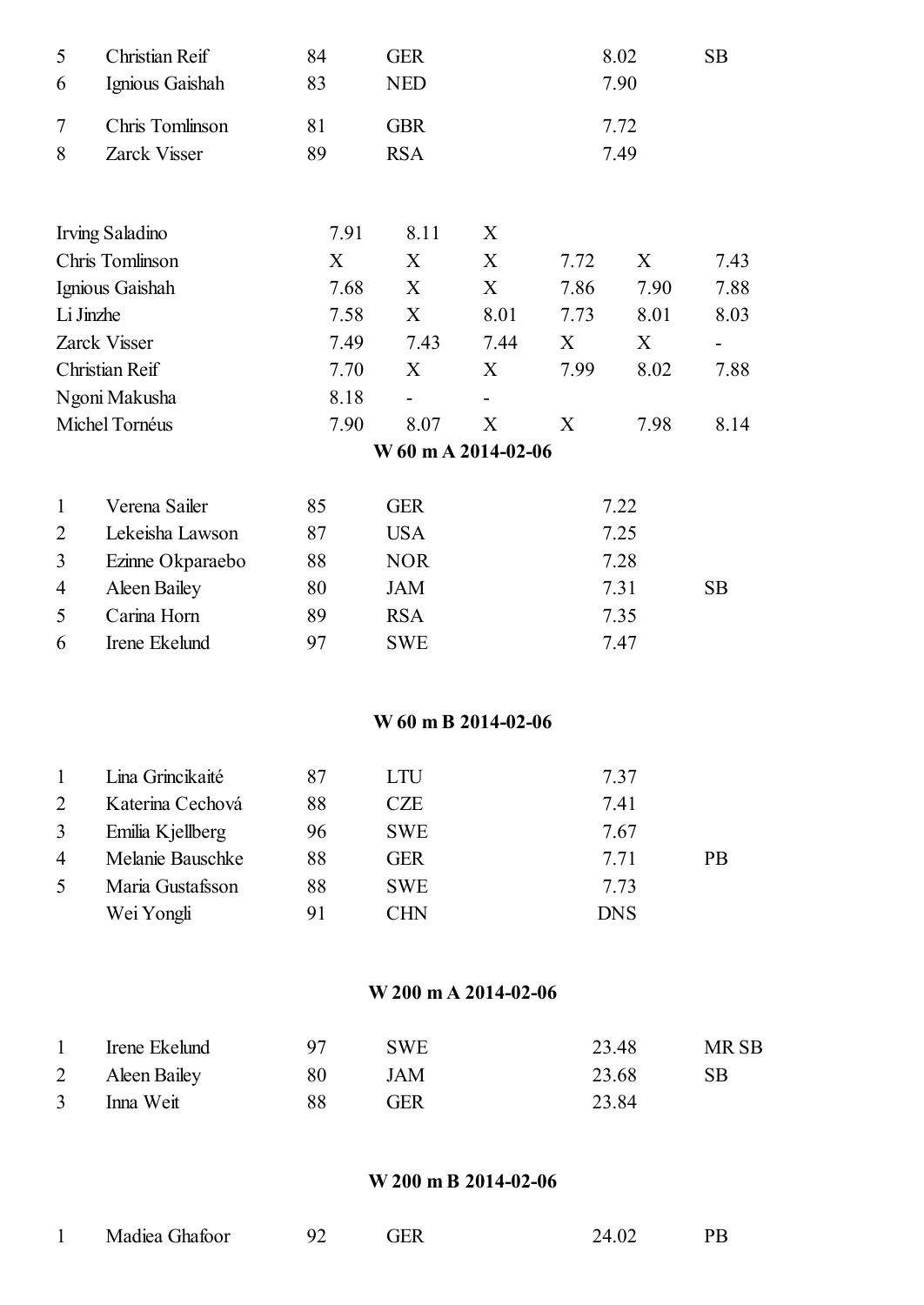| Katerina Cechová | <b>CZE</b> | 24.29 |  |
|------------------|------------|-------|--|
| Maria Gustavsson | <b>SWE</b> | 24.78 |  |

#### W 1500 m 2014-02-06

| $\mathbf{1}$ | Abeba Aregawi               | 90 | <b>SWE</b> | 3:57.91    | ER NR MR  |
|--------------|-----------------------------|----|------------|------------|-----------|
| 2            | Gudaf Tsegay                | 97 | <b>ETH</b> | 4:08.47    | NR PB     |
| 3            | <b>Bethem Desalegn</b>      | 91 | <b>UAE</b> | 4:08.79    | NR PB     |
| 4            | Renata Plis                 | 85 | POL        | 4:09.19    | <b>SB</b> |
| 5            | Danuta Urbanik              | 89 | POL        | 4:10.07    |           |
| 6            | Rabab Arrafi                | 91 | <b>MAR</b> | 4:11.65    |           |
| 7            | Mimi Belete                 | 88 | <b>BRN</b> | 4:12.10    | <b>PB</b> |
| 8            | <b>Axumawit Embaye</b>      | 94 | <b>ETH</b> | 4:12.52    |           |
| 9            | Siham Hilali                | 86 | <b>MAR</b> | 4:14.30    | <b>SB</b> |
| 10           | Lydia Wafula                | 88 | <b>KEN</b> | 4:20.44    |           |
| 11           | Linn Nilsson                | 90 | <b>SWE</b> | 4:21.27    |           |
|              | Angelika Cichocka (pace) 88 |    | POL        | <b>DNF</b> |           |
|              | Elisa Cusma                 | 81 | <b>ITA</b> | <b>DNF</b> |           |

#### W 3000 m 2014-02-06

| $\mathbf{1}$   | Genzebe Dibaba            | 91 | <b>ETH</b> | 8:16.60    | WR WL NR MR |
|----------------|---------------------------|----|------------|------------|-------------|
| 2              | Hellen Obiri              | 89 | <b>KEN</b> | 8:29.99    | NR PB       |
| 3              | Irene Jelagat             | 88 | <b>KEN</b> | 8:40.75    |             |
| $\overline{4}$ | Viola Kibiwott            | 83 | <b>KEN</b> | 8:43.42    | <b>PB</b>   |
| 5              | Almaz Ayana               | 91 | <b>ETH</b> | 8:43.47    | <b>PB</b>   |
| 6              | Senbera Teferi            | 95 | <b>ETH</b> | 8:47.94    |             |
| $\tau$         | Alia Mohamed Saeed        | 91 | <b>UAE</b> | 8:48.27    | NR PB       |
| 8              | Lydia Chepkurui           | 84 | <b>KEN</b> | 8:55.21    |             |
| 9              | Sofia Ennaoui             | 95 | POL        | 9:06.27    | <b>PB</b>   |
| 10             | Svetlana Kireyeva         | 87 | <b>RUS</b> | 9:10.64    |             |
| 11             | Sonja Roman               | 79 | <b>SLO</b> | 9:12.17    |             |
|                | Anna Rostkowska (pace) 80 |    | POL        | <b>DNF</b> |             |
|                | Judit Varga (pace)        | 76 | <b>ITA</b> | <b>DNF</b> |             |

## W High Jump

| Mariya Kuchina          | RUS.       | 2.01 | WL PB |
|-------------------------|------------|------|-------|
| Emma Green Tregaro 84   | <b>SWE</b> | 1.96 |       |
| 3 Justyna Kasprzycka 87 | POL        | 1.92 |       |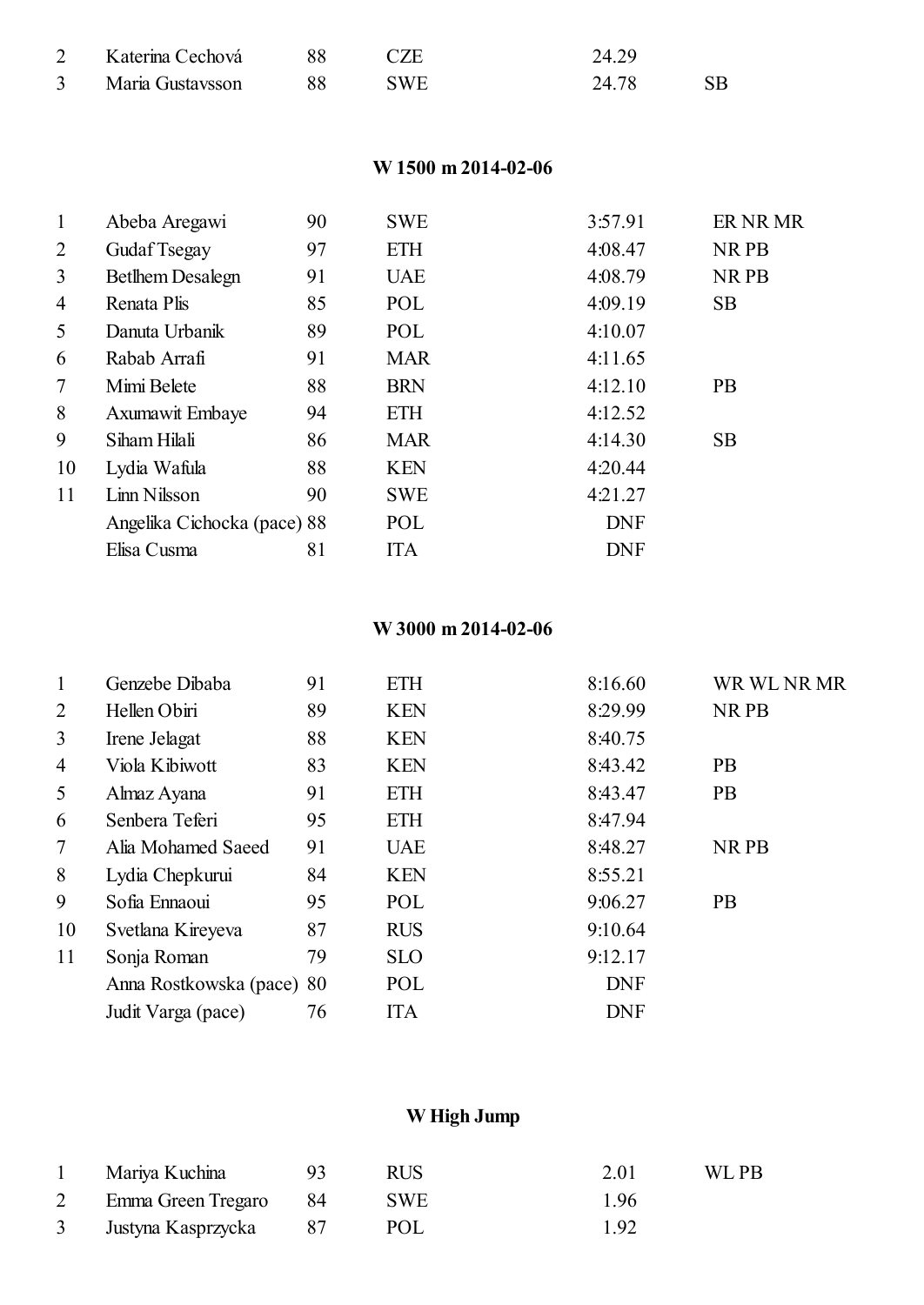| 4 | Olena Holosha                 | 82 | UKR        | 1.88 | <b>SB</b> |
|---|-------------------------------|----|------------|------|-----------|
| 5 | Marie-Laurence<br>Jungfleisch | 90 | GER        | 1.88 |           |
| 5 | Sofie Skoog                   | 90 | <b>SWE</b> | 1.88 | <b>PB</b> |
|   | Levern Spencer                | 84 | <b>LCA</b> | 1.88 |           |
| 8 | Marina Aitova                 | 82 | KAZ        | 1.83 |           |

#### 1.73 1.78 1.83 1.88 1.92 1.94 1.96 1.98 2.01

| Sofie Skoog          | 0 | 0                        | XXO             | $\mathbf{0}$   | XXX            |                |          |          |            |
|----------------------|---|--------------------------|-----------------|----------------|----------------|----------------|----------|----------|------------|
| Marina Aitova        |   | XO                       | XXO             | <b>XXX</b>     |                |                |          |          |            |
| Levern Spencer       |   | ۰                        | $\Omega$        | X <sub>0</sub> | XXX            |                |          |          |            |
| Olena Holosha        |   | $\Omega$                 | XQ              | $\Omega$       | <b>XXX</b>     |                |          |          |            |
| Justyna Kasprzycka   |   | $\overline{\phantom{a}}$ | X <sub>O</sub>  | X <sub>O</sub> | <b>XXO</b>     | XXX            |          |          |            |
| Marie-Laurence       |   | $\Omega$                 | XX <sub>O</sub> | $\Omega$       | XXX            |                |          |          |            |
| Jungfleisch          |   |                          |                 |                |                |                |          |          |            |
| Mariya Kuchina       |   | $\overline{\phantom{a}}$ | $\Omega$        | $\Omega$       | $\Omega$       | X <sub>O</sub> | $\Omega$ | $\Omega$ | <b>XXO</b> |
| Emma Green Tregaro - |   |                          |                 | O              | X <sub>O</sub> |                | $\Omega$ | XXX      |            |

#### W Pole Vault

| Silke Spiegelburg      | 86 | <b>GER</b> | 4.72 | <b>WL SB</b> |
|------------------------|----|------------|------|--------------|
| Nikoléta Kyriakopoúlou | 86 | <b>GRE</b> | 4.72 | NR PB        |
| Jirina Svobodová       | 86 | <b>CZE</b> | 4.64 |              |
| Fabiana Murer          | 81 | <b>BRA</b> | 4.42 |              |
| Minna Nikkanen         | 88 | <b>FIN</b> | 4.42 |              |
| Angelica Bengtsson     | 93 | <b>SWE</b> | 4.42 |              |
| Anastasiya Savchenko   | 89 | <b>RUS</b> | 4.30 |              |
| Malin Dahlström        | 89 | <b>SWE</b> | 4.30 |              |
| Martina Strutz         | 81 | <b>GER</b> | 4.30 |              |
| Anna Rogowska          | 81 | POL        | X    |              |
|                        |    |            |      |              |

#### 4.10 4.30 4.42 4.53 4.64 4.72 4.78

| Anna Rogowska          |                |                | XXX            |            |    |    |     |  |
|------------------------|----------------|----------------|----------------|------------|----|----|-----|--|
| Martina Strutz         | XQ             | XXO.           | XXX            |            |    |    |     |  |
| Nikoléta               |                | X <sub>0</sub> | $\Omega$       | $\Omega$   | XQ | XO | XXX |  |
| Kyriakopoúlou          |                |                |                |            |    |    |     |  |
| Minna Nikkanen         | X <sub>0</sub> | $\Omega$       | X <sub>0</sub> | <b>XXX</b> |    |    |     |  |
| Malin Dahlström        | X <sub>0</sub> | $\Omega$       | <b>XXX</b>     |            |    |    |     |  |
| Anastasiya Savchenko - |                | $\Omega$       | $XX-$          |            |    |    |     |  |
| Fabiana Murer          |                |                | XO             | <b>XXX</b> |    |    |     |  |
| Jirina Svobodová       |                |                | 0              | 0          | Ω  |    |     |  |